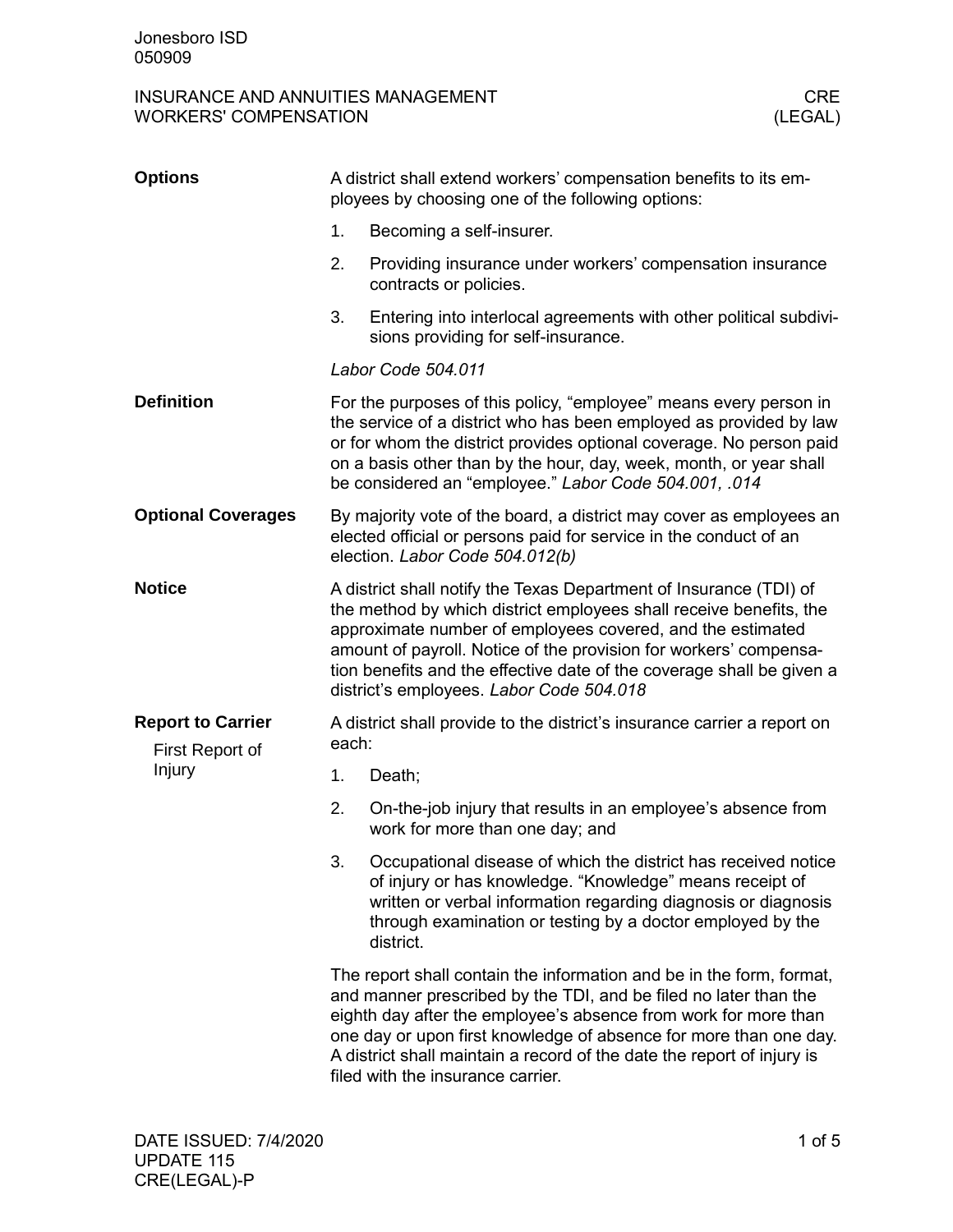# INSURANCE AND ANNUITIES MANAGEMENT GREATER CREATERS' COMPENSATION CREATERS' COMPENT CREATERS (LEGAL) WORKERS' COMPENSATION

| Copy to Employee                   | A copy of the report of injury, including a summary of the em-<br>ployee's rights and responsibilities under the Texas Labor Code,<br>shall be sent to the injured employee at the time the report is filed<br>with the insurance carrier. The summary shall be written in plain<br>language in English and Spanish, or in English and any other lan-<br>guage common to the employee, and shall contain the words pre-<br>scribed by the TDI.                                                                                                                                                                                          |  |  |  |
|------------------------------------|-----------------------------------------------------------------------------------------------------------------------------------------------------------------------------------------------------------------------------------------------------------------------------------------------------------------------------------------------------------------------------------------------------------------------------------------------------------------------------------------------------------------------------------------------------------------------------------------------------------------------------------------|--|--|--|
| Notice of Modified<br>Duty Program | A district shall, on the written request of the employee, a doctor, the<br>insurance carrier, or the TDI, notify the employee, the employee's<br>treating doctor if known to the district, and the insurance carrier of<br>the existence or absence of opportunities for modified duty or a<br>modified duty return-to-work program available through the district.<br>If those opportunities or that program exists, a district shall identify<br>the district's contact person and provide other information to assist<br>the doctor, the employee, and the insurance carrier to assess mod-<br>ified duty or return-to-work options. |  |  |  |
| Supplemental<br>Report of Injury   | A supplemental report shall be filed with a district's insurance car-<br>rier and provided to the employee within ten days after:                                                                                                                                                                                                                                                                                                                                                                                                                                                                                                       |  |  |  |
|                                    | 1.<br>The end of each pay period in which the employee has a<br>change in earnings, including all post-injury earnings as de-<br>fined in 28 Administrative Code Chapter 129 [see Offsetting<br>Paid Leave Against Workers' Compensation Income Benefits,<br>below], as a result of the injury; or                                                                                                                                                                                                                                                                                                                                      |  |  |  |
|                                    | 2.<br>The employee resigns or is terminated.                                                                                                                                                                                                                                                                                                                                                                                                                                                                                                                                                                                            |  |  |  |
|                                    | A district's duty to file supplemental reports continues until the em-<br>ployee reaches "maximum medical improvement" or is no longer<br>employed by the district and the district has made the required re-<br>port.                                                                                                                                                                                                                                                                                                                                                                                                                  |  |  |  |
|                                    | For injuries that require the filing of a first report of injury, a district<br>shall file the supplemental report with the district's insurance carrier<br>and provide a copy to the employee within three days after:                                                                                                                                                                                                                                                                                                                                                                                                                 |  |  |  |
|                                    | 1.<br>The employee begins losing time from work as a result of the<br>injury;                                                                                                                                                                                                                                                                                                                                                                                                                                                                                                                                                           |  |  |  |
|                                    | 2.<br>The employee returns to work; or                                                                                                                                                                                                                                                                                                                                                                                                                                                                                                                                                                                                  |  |  |  |
|                                    | 3.<br>The employee, after returning to work, experiences an addi-<br>tional day of disability as a result of the injury.                                                                                                                                                                                                                                                                                                                                                                                                                                                                                                                |  |  |  |
|                                    | A district shall maintain a record of the date the supplemental re-<br>port is filed with the carrier and provided to the employee.                                                                                                                                                                                                                                                                                                                                                                                                                                                                                                     |  |  |  |
|                                    | Labor Code 409.005; 28 TAC 120.2, .3                                                                                                                                                                                                                                                                                                                                                                                                                                                                                                                                                                                                    |  |  |  |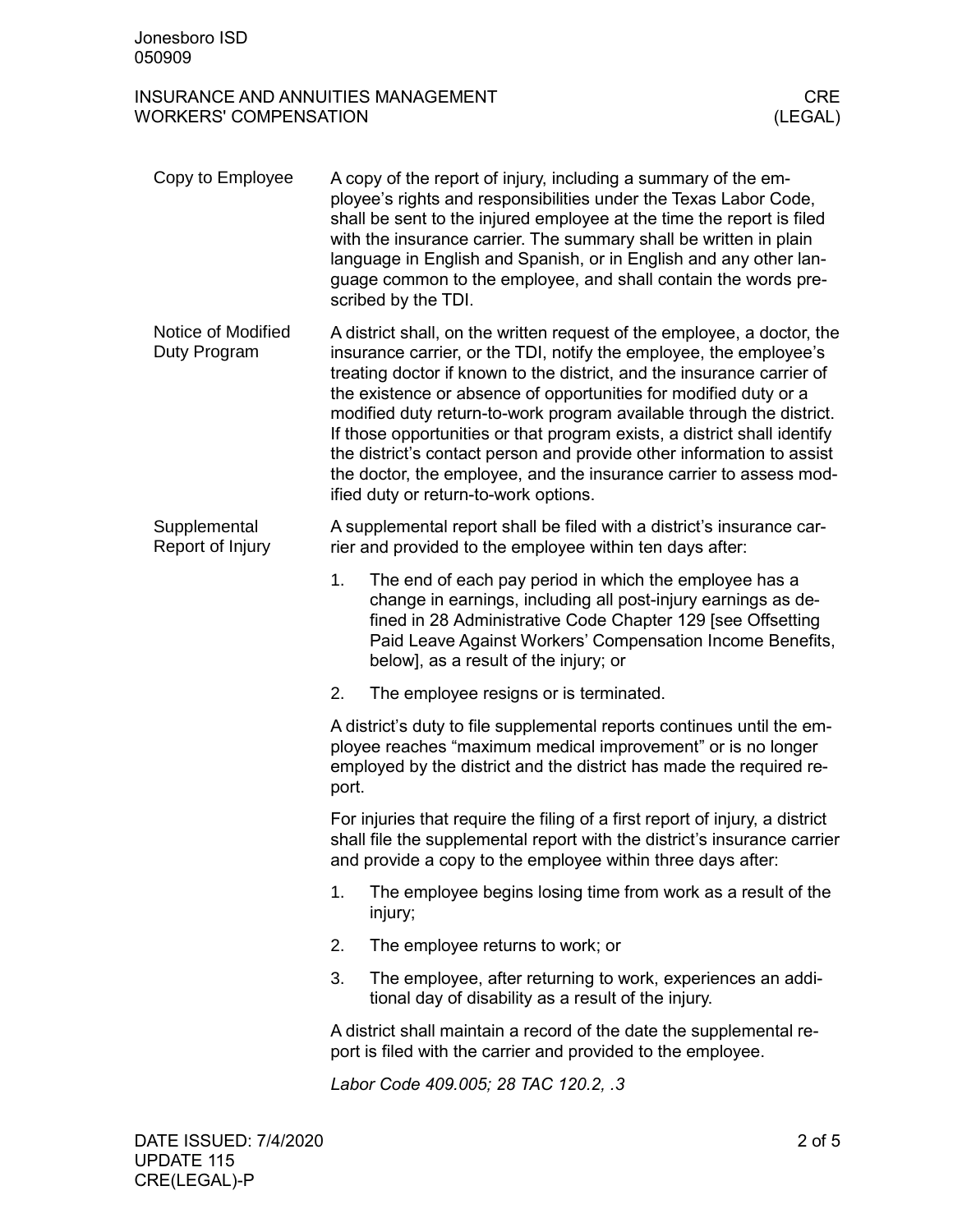# INSURANCE AND ANNUITIES MANAGEMENT GREENT CREATERS' COMPENSATION CREATERS' COMPONENT CREATERS' COMPONENT CREAT<br>
CLEGAL) WORKERS' COMPENSATION

| Injury and<br><b>Occupational</b><br><b>Disease Report</b> | A district's report of injury filed in accordance with Texas Labor<br>Code 409.005 [see First Report of Injury, above] shall satisfy the<br>district's requirement to file an injury and occupational disease re-<br>port under Texas Labor Code 411.032. 28 TAC 160.3                                                                                                                                                    |  |  |
|------------------------------------------------------------|---------------------------------------------------------------------------------------------------------------------------------------------------------------------------------------------------------------------------------------------------------------------------------------------------------------------------------------------------------------------------------------------------------------------------|--|--|
| <b>Wage Reports</b>                                        | A district is required to timely file a complete wage statement on a<br>form prescribed by the TDI.                                                                                                                                                                                                                                                                                                                       |  |  |
|                                                            | The wage statement shall be filed with the carrier, the claimant,<br>and any claimant representative. The wage statement should be<br>filed and received within 30 days of the earliest of:                                                                                                                                                                                                                               |  |  |
|                                                            | 1.<br>The date a district is notified that the employee is entitled to<br>income benefits; or                                                                                                                                                                                                                                                                                                                             |  |  |
|                                                            | 2.<br>The date of the employee's death as a result of a compensa-<br>ble injury.                                                                                                                                                                                                                                                                                                                                          |  |  |
|                                                            | A subsequent wage statement shall be filed with the carrier, the<br>claimant, and any claimant representative within seven days of a<br>change in any wage information provided on the previous wage<br>statement. A wage statement shall also be filed with TDI within<br>seven days of receiving a request from TDI.                                                                                                    |  |  |
|                                                            | 28 TAC 120.4(a)                                                                                                                                                                                                                                                                                                                                                                                                           |  |  |
| <b>Ombudsman</b><br>Program                                | A district shall notify its employees, in the manner prescribed by<br>the Office of Injured Employee Counsel, of the ombudsman pro-<br>gram to assist injured workers and persons claiming death benefits<br>in obtaining benefits under the Texas Workers' Compensation Act.                                                                                                                                             |  |  |
|                                                            | A district that employs first responders, as defined in Labor Code<br>504.055, or supervises volunteer first responders shall notify the<br>first responders, in the manner prescribed by the Office of Injured<br>Employee Counsel, of the first responder liaison who shall assist<br>an injured first responder during a workers' compensation adminis-<br>trative dispute resolution process.                         |  |  |
|                                                            | Labor Code 404.151, .1525, .153; 28 TAC 276.5                                                                                                                                                                                                                                                                                                                                                                             |  |  |
| <b>Reports of Safety</b><br><b>Violations</b>              | A district shall notify its employees, in the manner prescribed by<br>the TDI, of the 24-hour-a-day toll-free telephone system for report-<br>ing violations of an occupational health or safety law. A district shall<br>not suspend, terminate, or otherwise discriminate against an em-<br>ployee for making a good faith report of a violation of an occupa-<br>tional health or safety law. Labor Code 411.081, .082 |  |  |
| <b>Relation to Paid</b><br>Leave                           | Once temporary income benefits (TIBs) accrue, an injured em-<br>ployee is entitled to TIBs to compensate the employee for lost<br>wages due to the compensable injury during a period in which the                                                                                                                                                                                                                        |  |  |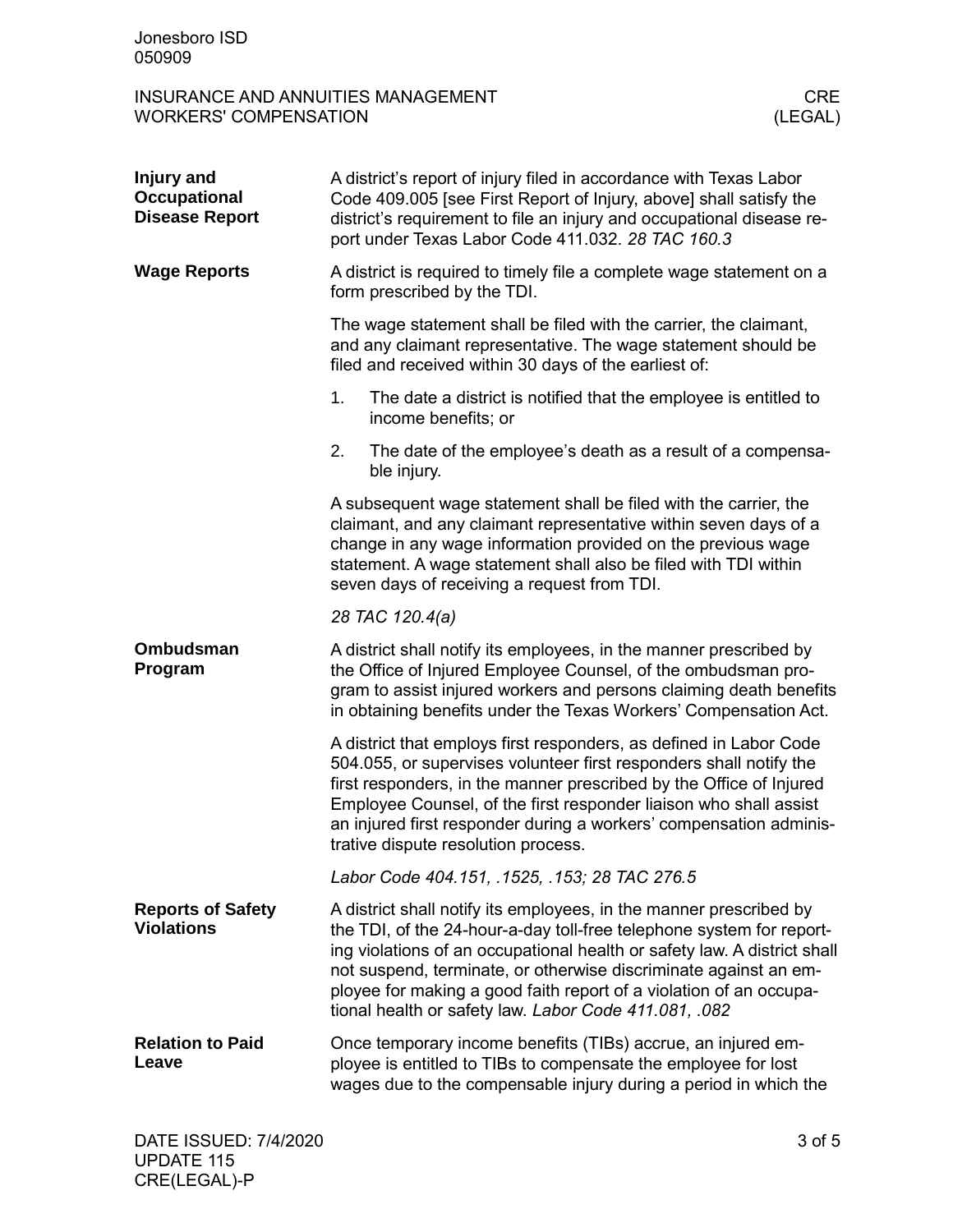## INSURANCE AND ANNUITIES MANAGEMENT GREATER CREATERS' COMPENSATION CREATERS' COMPENT CREATERS (LEGAL) WORKERS' COMPENSATION

|                                                                                               | employee has a disability and has not reached maximum medical<br>improvement.                                                                                                                                                                                                                                                                                                                                                                                                              |                                                                                                                                                                                                              |  |  |
|-----------------------------------------------------------------------------------------------|--------------------------------------------------------------------------------------------------------------------------------------------------------------------------------------------------------------------------------------------------------------------------------------------------------------------------------------------------------------------------------------------------------------------------------------------------------------------------------------------|--------------------------------------------------------------------------------------------------------------------------------------------------------------------------------------------------------------|--|--|
|                                                                                               | "Lost wages" are the difference between the employee's gross av-<br>erage weekly wage (AWW) and the employee's gross post-injury<br>earnings (PIE). If the employee's PIE equals or exceeds the em-<br>ployee's AWW, the employee has no lost wages.                                                                                                                                                                                                                                       |                                                                                                                                                                                                              |  |  |
|                                                                                               | "Post-injury earnings" include, among several other components:                                                                                                                                                                                                                                                                                                                                                                                                                            |                                                                                                                                                                                                              |  |  |
|                                                                                               | 1.                                                                                                                                                                                                                                                                                                                                                                                                                                                                                         | The value of any full days of accrued sick or annual leave that<br>the employee voluntarily elects to use after the date of injury;<br>and                                                                   |  |  |
|                                                                                               | 2.                                                                                                                                                                                                                                                                                                                                                                                                                                                                                         | The value of any partial days of accrued or annual leave that<br>the employee has voluntarily elected to use after the date of<br>injury that, when combined with the employee's TIBs, ex-<br>ceeds the AWW. |  |  |
|                                                                                               |                                                                                                                                                                                                                                                                                                                                                                                                                                                                                            | 28 TAC 129.2                                                                                                                                                                                                 |  |  |
| <b>Offsetting Paid</b><br>Leave Against<br>Workers'<br>Compensation<br><b>Income Benefits</b> | A board may provide that while an employee is receiving workers'<br>compensation benefits, the employee may elect to receive previ-<br>ously accrued sick leave benefits in an amount equal to the differ-<br>ence in the workers' compensation benefits and the weekly com-<br>pensation the employee was receiving before the injury that<br>resulted in the claim, with a proportionate deduction in the em-<br>ployee's sick leave balance. Labor Code 504.052 [See DEC(LO-<br>$CAL$ ) |                                                                                                                                                                                                              |  |  |
|                                                                                               | Unless a board adopts the option provided by Labor Code<br>504.052, sick leave benefits and annual leave benefits shall not be<br>offset against benefits paid under the Workers' Compensation Law.<br>Atty. Gen. Op. JC-0040 (1999)                                                                                                                                                                                                                                                       |                                                                                                                                                                                                              |  |  |
| <b>Prohibited</b><br><b>Discrimination</b>                                                    | A person may not discharge or in any other manner discriminate<br>against an employee because the employee has:                                                                                                                                                                                                                                                                                                                                                                            |                                                                                                                                                                                                              |  |  |
|                                                                                               | 1.                                                                                                                                                                                                                                                                                                                                                                                                                                                                                         | Filed a workers' compensation claim in good faith.                                                                                                                                                           |  |  |
|                                                                                               | 2.                                                                                                                                                                                                                                                                                                                                                                                                                                                                                         | Hired a lawyer to represent the employee in a claim.                                                                                                                                                         |  |  |
|                                                                                               | 3.                                                                                                                                                                                                                                                                                                                                                                                                                                                                                         | Instituted or caused to be instituted in good faith a proceeding<br>under the Texas Workers' Compensation Act.                                                                                               |  |  |
|                                                                                               | 4.                                                                                                                                                                                                                                                                                                                                                                                                                                                                                         | Testified or is about to testify in a proceeding under the Texas<br><b>Workers' Compensation Act.</b>                                                                                                        |  |  |
|                                                                                               | Labor Code 451.001                                                                                                                                                                                                                                                                                                                                                                                                                                                                         |                                                                                                                                                                                                              |  |  |
|                                                                                               |                                                                                                                                                                                                                                                                                                                                                                                                                                                                                            | A person who violates the above provision is liable for reasonable<br>damages incurred by the employee as a result of the violation, and                                                                     |  |  |
| DATE ISSUED: 7/4/2020                                                                         |                                                                                                                                                                                                                                                                                                                                                                                                                                                                                            | 4 of 5                                                                                                                                                                                                       |  |  |